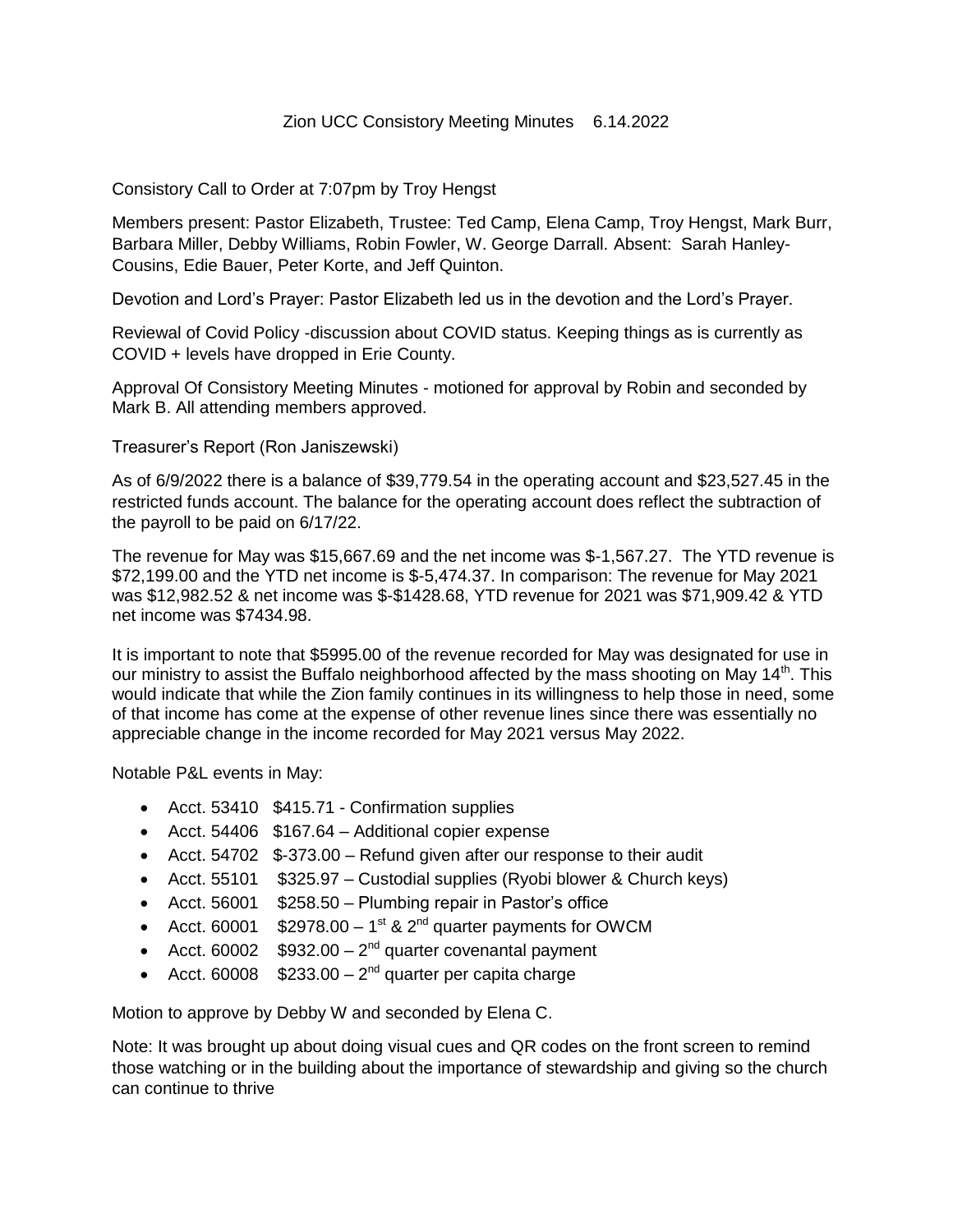Trustee's Report: (Ted C.)

1. New projects- Trustees went through the list provided by Laurie and Joyce and divided it between Consistory and Trustees so it can be determined what gets fixed in what order and who is in charge of making sure it is done.

2. Security system/cameras plans being finalized this month

3. Parking lot was tabled for discussion to this month. The Town of Tonawanda will not allow more water drainage in their system so we would have to build a retention pond in the grass area when the parking lot gets redone.

Pastor's Report (Pastor Duffy)

- 1. Troy H, Sue Clark, and the Pastor met after worship on Sunday and decided to switch to summer worship this week 6/19. This will give our musicians and volunteers a break.
- 2. Sadly, Corrie Louth is retiring as the Kindergarten Sunday School Teacher. We are in search of a new teacher to take her spot. We plan to recognize her at the same time we recognize our graduating seniors.
- 3. Seniors: Who else is graduating this year other than Jacob Korte? Any other high school or college graduates? Pastor will be sending out an e-mail as she does not want to miss anybody who may be graduating.
- 4. Mission Trip planning is underway. We are sending 7 youth from Zion and 3 adults. Together with the rest of the Western Area, there will be a total of 36 of us. We will be at the Pastor's mother's church in Billerica, MA (Boston area).
- 5. 5k run is canceled due to the increased costs to hold a run in Tonawanda. Even with less than 50 runners, it would still cost us \$750. The youth will continue to do the breakfasts with Santa/Easter Bunny, and they'll hold a couple car washes this summer.
- 6. We brought in nearly \$6,000 to help Buffalo. Most of that money has been spent already. We're hoping to hold one more free food give-away And BBQ on Friday, July 1 when our General Minister and President can visit and participate. Details will be coming soon. Thank you to everyone near and far who donated, volunteered, and helped in any way!

## Committee Reports:

Administration- (George)- Committee is working to find people to watch the kids during summer services and after the second service in September.

PPRC- (Jeff) -no report

Christian Education & Missions- (Edie)- Corrie Louth is retiring as the kindergarten teacher. She taught here for 23 years!

Coffee hour & Community Dinners- (Peter)- Community dinner went well this month. They served 150 dinners!

Memorials-(Mark) -Fee (\$3,850.00) for the 7 trees that were planted were taken from Memorials so presently there is a balance of \$1,408.40.